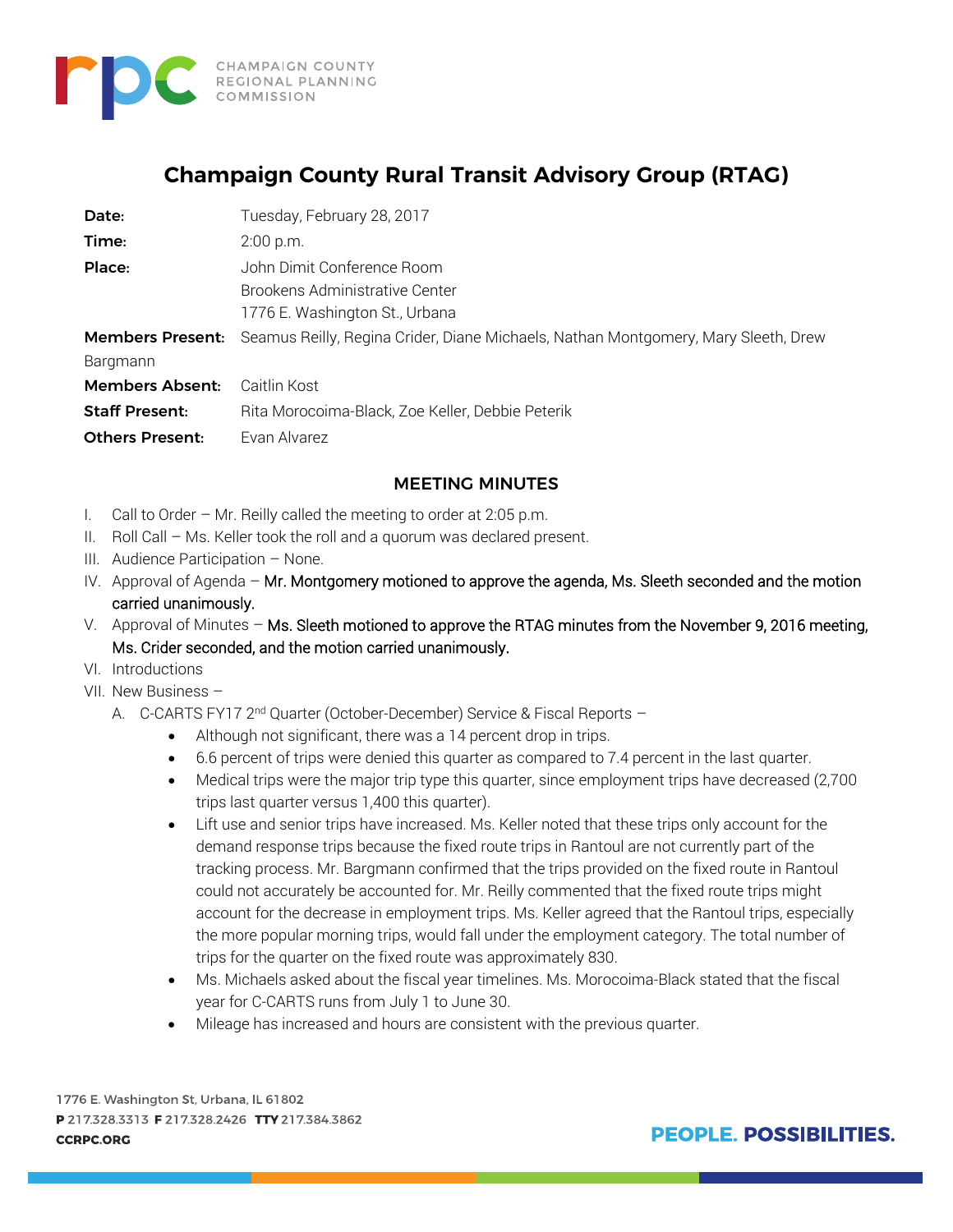

- Trips per mile (figuring demand response and the fixed route trips) is staying around .05, .06. Even though ridership is not as strong as hoped, trip mileage is not lost.
- Trips per hour are low, but not significantly.
- Ms. Keller shared with the committee that the demand response service accounts for 83 percent of the ridership, 79 percent of the mileage and 74 percent of the vehicle hours.
- The fixed route service accounts for 17 percent of the ridership, 21 percent of the mileage and 26 percent of the vehicle hours.
- For the fixed route, trips per mile is .04 and trips per hour is .76. Demand response is 1.26.
- There were 274 trips denied due to time not being available. Eleven trips were denied due to a same-day or next-day request.
- The revenue report shows that ridership is down; therefore, revenue is down.
- Revenue totaled \$16,500 from the Rantoul fixed route service that began on November 7. This revenue is not reflected in the report because C-CARTS still has federal funding to match the state to draw down. The \$16,500 is currently being put into the public transit account. The funds in the public transit account can be applied to any eligible operating expenses.
- C-CARTS has currently spent down 31 percent of the total grant funds compared to 35 percent at this point last year. Ms. Keller commented that with the Rantoul contract, C-CARTS would be able to draw down more of the funds, which will help in the future fiscal year.
- B. Rantoul Service
	- There were 1,037 total trips within Rantoul on the fixed route and 848 total trips on the Rantoul Connector during the period from November 7 through February 24.
	- Ms. Keller directed the committee to the yellow sheet in the packet, which breaks down ridership week by week, as well as the morning and afternoon trips, for the Eagle Express and Rantoul Connector.
	- Mr. Bargmann discussed the hours of operations that begin at 5 a.m. and run every hour, which allows the Rantoul Connector to make three trips between Champaign-Urbana and Rantoul, with a similar timing in the afternoon. The Eagle Express has three vehicles operating, meaning there is a pick-up at each bus stop approximately every 25 minutes. Mr. Bargmann commented that the service is at a point where patterns are being observed and schedule changes can be made that might increase the ridership numbers. He further commented that it is difficult to start a new service in an area that has not had any exposure to public transit service. It is a new learning curve for the village residents.
	- Mr. Reilly asked what the current capacity numbers were. In addition, he inquired if there has been any feedback from Rantoul. Mr. Bargmann commented that he would provide the current capacity numbers at a later date. As far as feedback, people have been calling to ask questions, but not a lot of feedback has been received on the service.
	- Ms. Keller commented that there was a meeting scheduled for the next day with Rantoul to discuss marketing plans.
	- Mr. Montgomery suggested a side-by-side comparison of expenses and revenue, pre-Rantoul versus post-Rantoul; incorporating ridership data as well, to determine how the service is doing.

1776 E. Washington St, Urbana, IL 61802 P 217.328.3313 F 217.328.2426 TTY 217.384.3862 **CCRPC.ORG**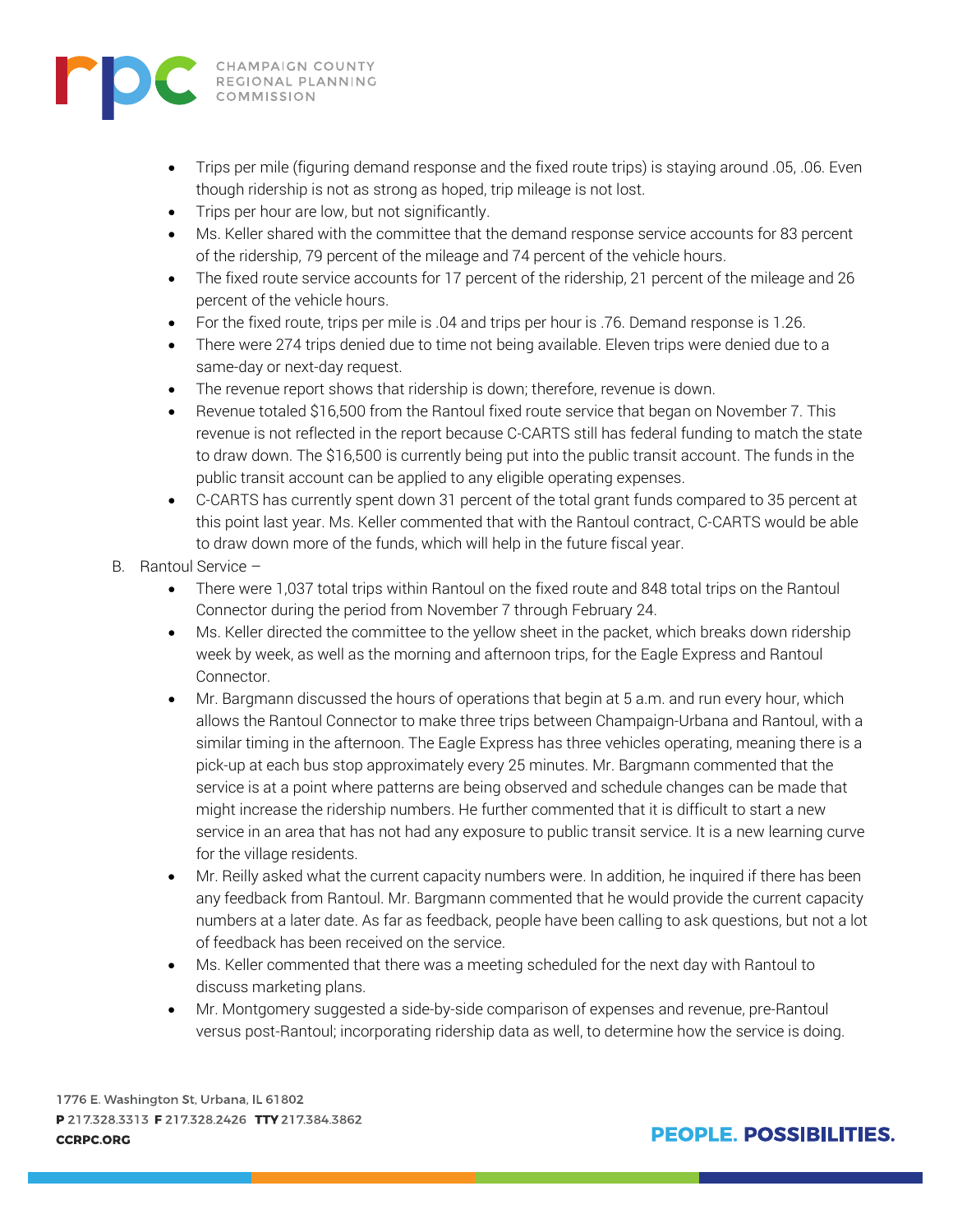

- Ms. Morocoima-Black further commented that C-CARTS plans to have the service run for six months before making any changes to the routes. At the six-month mark, data will be available to determine if changes need to be made.
- C. 2016 CVP Award
	- All three vehicles that were requested from C-CARTS have been awarded.
	- Two Super-Medium Duty, 22-passenger vehicles, which will be delivered in the spring/summer of 2018, will serve the Rantoul Connector.
	- One Medium Duty, 14-passenger vehicle will be delivered in the summer/fall of 2017.
- D. Vehicle Update
	- C-CARTS Vehicle C69 was totaled in an accident in December.
	- The driver was the only person on the vehicle. There were no injuries and the driver was not at fault.
	- Since there was so much damage to the frame and the interior of the vehicle, the insurance company totaled the vehicle. C-CARTS is still waiting for the insurance settlement. It is expected that C-CARTS will receive approximately \$50,000 for the totaled vehicle. When the vehicle was purchased new, the cost was approximately \$57,000.
	- There were less than 10,000 miles on the vehicle.
	- C-CARTS has two options. One option would be to forfeit the \$50,000 to IDOT that would go back into the CVP pool. The second option would be for C-CARTS to fund \$10,000, which would be taken from the Public Transit Account, to supplement and purchase off the current CVP contract. The cost of the new vehicle would be \$58,167.
	- Ms. Keller commented that C-CARTS currently has 14 vehicles in service.
	- Once the totaled vehicle is replaced and the three new vehicles are received, C-CARTS may transfer the older vehicles to possibly Decatur for the paratransit service.
- E. RTAG Representative for Medical –

There is still a vacancy for a medical representative on the RTAG committee. Mr. Montgomery will be making contact with Faith in Action from Presence Health. Mr. Reilly has another contact that he will reach out to at Carle Hospital.

- F. Developmental Services Center (DSC) Contract Opportunity
	- DSC approached C-CARTS to take over the routes that Showbus operates out of Ford and Iroquois Counties. Showbus transports individuals that reside in group homes in Rantoul to DSC facilities in the Champaign-Urbana area, but is not able to continue the service due to issues in their own counties. C-CARTS is not able to assist with the service at this time, but Piattran of Piatt County was able to assist DSC.
	- Piattran has approached C-CARTS about a service from Mahomet to the Champaign-Urbana area. Since C-CARTS is in Mahomet for various reasons on a regular basis around the times that have been requested, they may be in a position to help Piattran. However, there is extra training, as well as reporting and CPR requirements that must be met. C-CARTS is checking into the possibilities further.
- G. FY 2018 DOAP & 5311 Grant Applications –

1776 E. Washington St, Urbana, IL 61802 P 217.328.3313 F 217.328.2426 TTY 217.384.3862 **CCRPC.ORG**